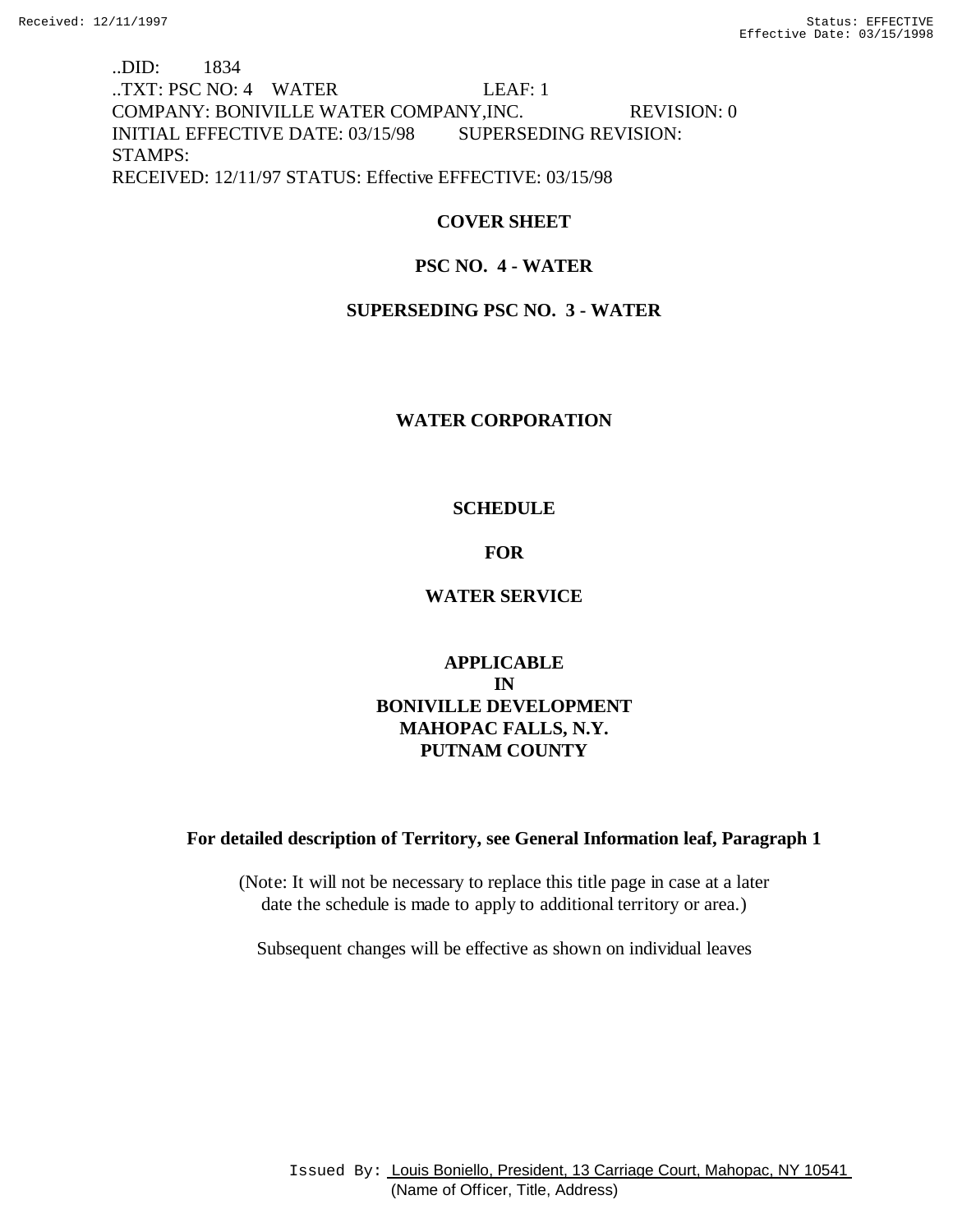..DID: 1829 ..TXT: PSC NO: 4 WATER LEAF: 2 COMPANY: BONIVILLE WATER COMPANY,INC. REVISION: 0 INITIAL EFFECTIVE DATE: 03/15/98 SUPERSEDING REVISION: STAMPS: RECEIVED: 12/11/97 STATUS: Effective EFFECTIVE: 03/15/98

## **TABLE OF CONTENTS**

|    | <b>GENERAL INFORMATION</b>                                     | <b>LEAF NO.</b> |
|----|----------------------------------------------------------------|-----------------|
| 1. | Territory                                                      | 3               |
| 2. | Application for Water Service                                  | 3               |
| 3. | Deposits - Security                                            | 3               |
| 4. | Deposits - Interest                                            | 4               |
| 5. | Deposits - Return                                              | $\overline{4}$  |
| 6. | Deposits - Other                                               | $\overline{4}$  |
| 7. | <b>General Rules</b>                                           | $5 - 6$         |
| 8. | Metered Service                                                | $6 - 7$         |
| 9. | <b>Unmetered Service</b>                                       | 7               |
|    | 10. Extension of Mains                                         | 7               |
|    | 11. Discontinuance of Service - Non-payment                    | $7 - 8$         |
|    | 12. Discontinuance of Service - Other                          | $8 - 9$         |
|    | 13. Discontinuance of Residential Service - Special Procedures | 9               |
|    | 14. Deferred Payment Agreements                                | 9               |
|    | 15. Complaint Handling Procedures                              | 10              |
|    | 16. Restoration of Service                                     | $10 - 11$       |
|    | 17. Interest on Customer Overpayments                          | 11              |
|    | 18. Regulation                                                 | 11              |
|    | 19. Service Classification No. 1                               | 12              |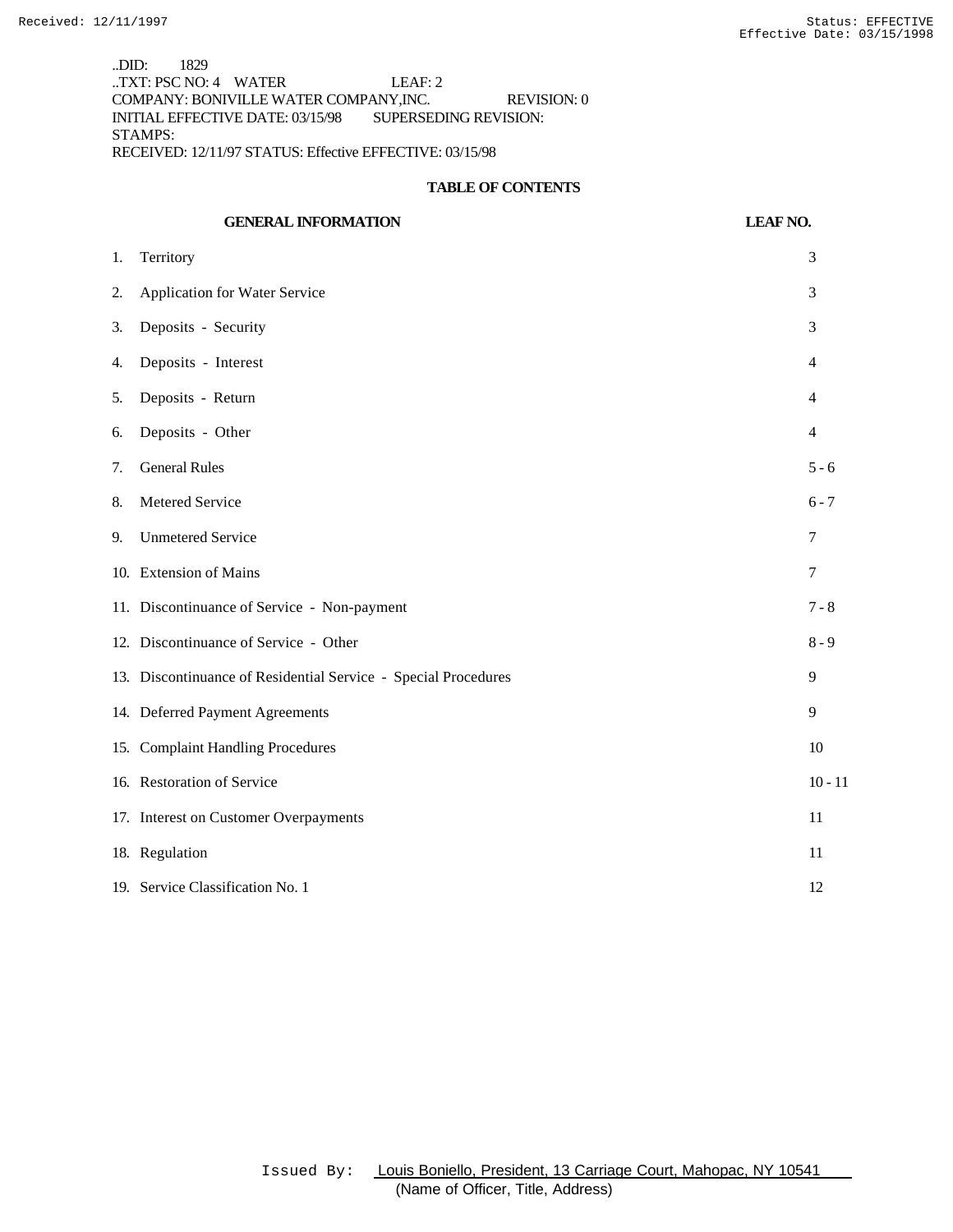..DID: 1830 ..TXT: PSC NO: 4 WATER LEAF: 3 COMPANY: BONIVILLE WATER COMPANY,INC. REVISION: 0 INITIAL EFFECTIVE DATE: 03/15/98 SUPERSEDING REVISION: STAMPS: RECEIVED: 12/11/97 STATUS: Effective EFFECTIVE: 03/15/98

## **GENERAL INFORMATION**

1. Territory (County, Town, Development, Streets, etc.)

 A REAL ESTATE DEVELOPMENT KNOWN AS BONIVILLE DEVELOPMENT, SITUATED AT MAHOPAC FALLS IN THE TOWN OF CARMEL PUTNAM COUNTY

- 2. Application for Water Service
	- A. Written application for service may be required.
	- B. A separate application may be required for each premises.
	- C. Premises may be subject to inspection by the company.
	- D. Applications need not be accepted from customers with charges due on any water accounts with the company. The company may accept an application if the customer enters into a deferred payment agreement.
	- E. Service pipe installations are subject to company approval.
- 3. Deposits Security
	- A. As a condition of receiving service, the company may require a deposit from customers that are delinquent (having a bill remaining unpaid 23 days from the date mailed), seasonal, short term or temporary or who have had service terminated for non-payment during the preceding 6 months. In addition, a deposit may also be required from a nonresidential customer whose credit has not been established with the company. A delinquent customer shall be provided with a written notice 20 days before the deposit is assessed which states that failure to make timely payments will permit the company to require a deposit from such customer.
	- B. Deposits from applicants and customers may not exceed two times the estimated average monthly bill for a calendar year, except in the case of customers whose usage varies widely where deposits may not exceed twice the average monthly bill for the peak season.
	- C. The company shall perform an annual review of the billing history of every customer who has a deposit with the company to assure that a deposit is still required under (1) above and that the amount of the deposit conforms with (2) above. The company reserves the right to review the deposit at any time. If a review shows that the deposit held falls short of the amount the company may require by 25 percent or more, the company may require the payment of an additional amount. If a review shows that the deposit held exceed the amount required by 25 percent or more, the company shall refund the excess to the customer. The customer may request a downward revision of the deposit.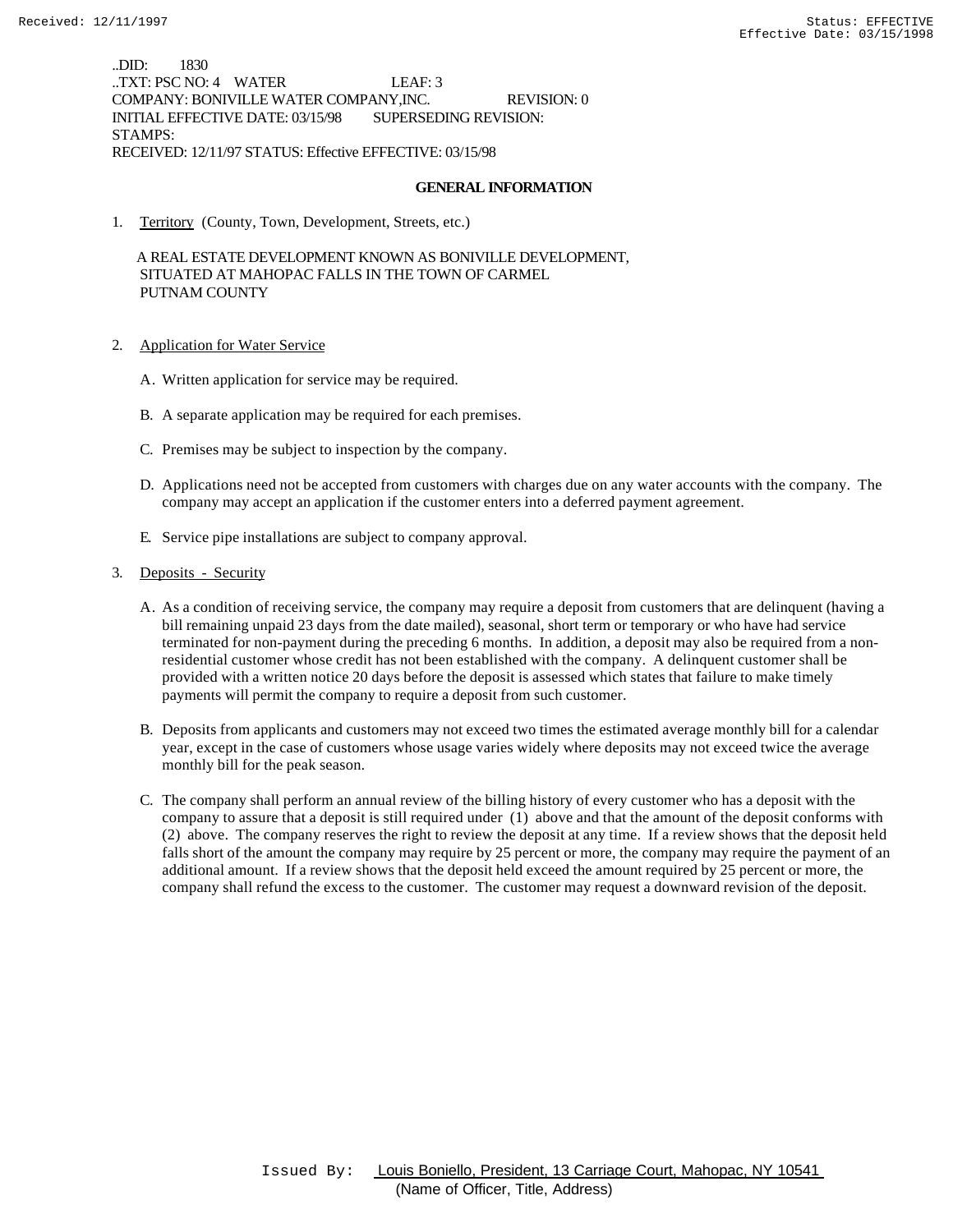..DID: 1831 ..TXT: PSC NO: 4 WATER LEAF: 4 COMPANY: BONIVILLE WATER COMPANY,INC. REVISION: 0 INITIAL EFFECTIVE DATE: 03/15/98 SUPERSEDING REVISION: STAMPS: RECEIVED: 12/11/97 STATUS: Effective EFFECTIVE: 03/15/98

## **GENERAL INFORMATION**

## 4. Deposits - Interest

Every deposit shall earn simple interest at the rate per annum prescribed by the Public Service Commission. The interest must be paid to customers when the deposit is returned. If the deposit has been held for 12 consecutive months or more, the interest must be credited to the customer no later than the first bill rendered after the next succeeding first day of October and at the end of each succeeding 12 month period.

## 5. Deposits - Return

- A. The company shall return to a customer a deposit or portion of a deposit and all interest thereon no more than 30 days after:
	- (1) the day the account is closed and all bills are paid; or
	- (2) the date of the first bill for service rendered after a 12 month period during which time the customer was not delinquent, provided there is no other basis for the company to request a deposit; or
	- (3) a review of the deposit shows that a reduction of the deposit is warranted.
- B. A deposit or portion of a deposit plus interest thereon that is subject to return may be credited to the customer's account in the amount of any outstanding charges. If any balance remains, a refund check shall be issued.
- 6. Deposits Other
	- A. In the event that the applicant desires service for a trailer or other non-permanent structure, he shall deposit with the company all costs of the connection of such service. Said deposit shall bear simple interest as required above and shall be refunded at the end of 10 years, or sooner in the event that a permanent structure for such service connection is completed.
	- B. The company may also require deposits from customers to guarantee future payments as set forth in lawn sprinkler, main extension, or other forms of contracts which are in a form approved by the Public Service Commission. The interest rates for these deposits will be the same as the interest rates for security deposits and such interest will be credited to the customer as prescribed by Commission rules.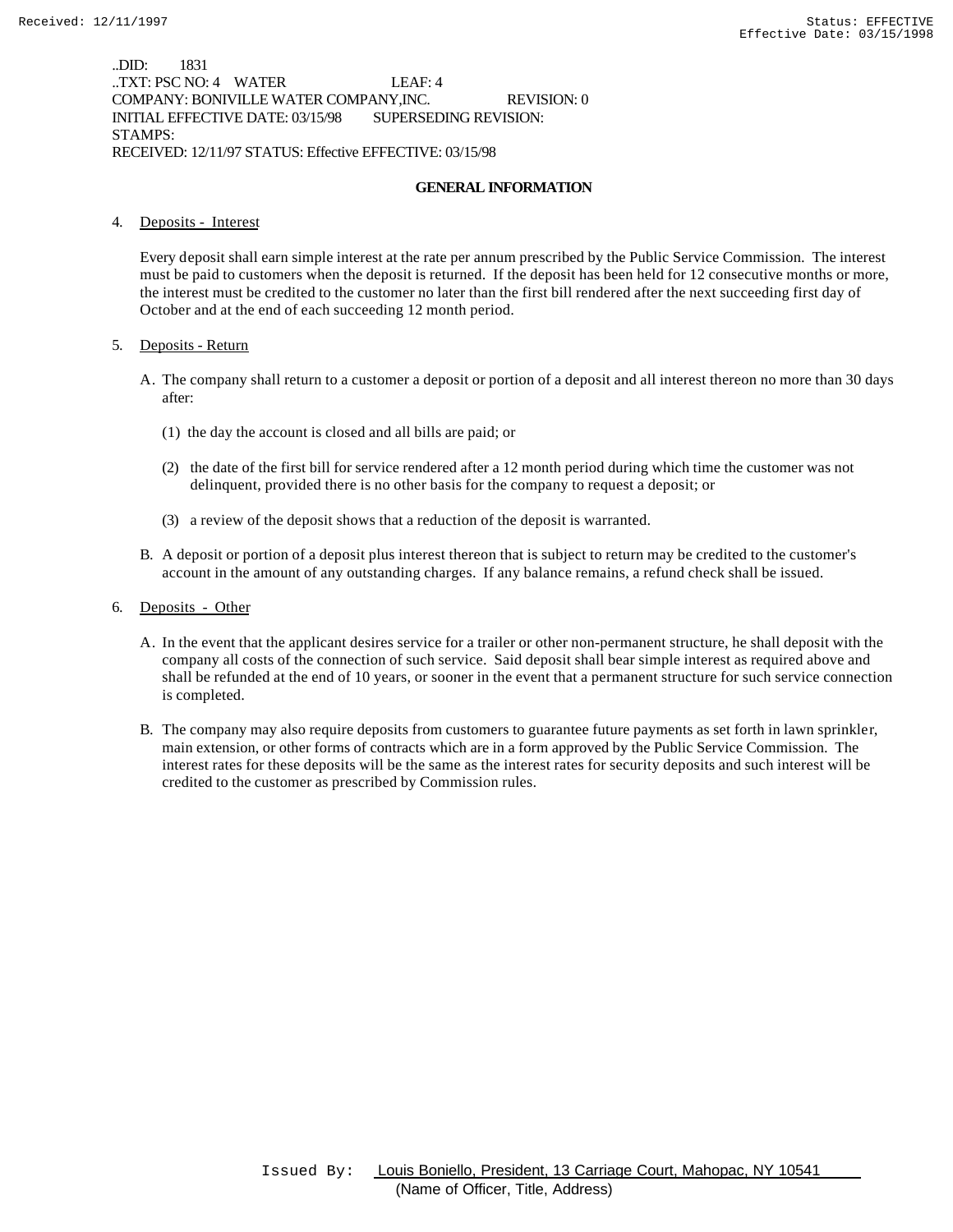..DID: 1832 ..TXT: PSC NO: 4 WATER LEAF: 5 COMPANY: BONIVILLE WATER COMPANY,INC. REVISION: 0 INITIAL EFFECTIVE DATE: 03/15/98 SUPERSEDING REVISION: STAMPS: RECEIVED: 12/11/97 STATUS: Effective EFFECTIVE: 03/15/98

## **GENERAL INFORMATION**

- 7. General Rules
	- A. Customers must provide 10 days' written notice prior to the date on which termination of service is requested or prior to a change of occupancy, until which date the customer will be responsible for payment of service.
	- B. Fire hydrants shall not be used without written permission or unless in conformance with filed fire protection tariff provisions.
	- C. The company will not be liable for damage resulting from the presence of its facilities, supply, or use of water service, except damage resulting from gross negligence of the company.
	- D. The company may shut off water in its mains to make repairs and extensions. Where possible, proper advance notice will be made to customers affected.
	- E. The use of water for sprinkling, swimming pools, or other less essential uses may be restricted or prohibited where such use may unreasonably reduce the adequacy of service for other domestic purposes.
	- F. There must be a separate service for each premises.
	- G. Installation of service pipes and mains will not normally be made when the ground is frozen.
	- H. The customer is responsible for service pipes and plumbing within the property line. Any plumbing work done on the customer's service pipe is subject to approval by the company. No underground work shall be covered up until it has been inspected and approved by the company.
	- I. All leaks on customer premises must be repaired as soon as possible.
	- J. All mains, services (up to the property line) and other water system facilities will be maintained and replaced by the company.
	- K. The company will supply water in the distribution system at pressures between 20 and 100 pounds per square inch (psi) and will strive, where practicable, to maintain a normal working pressure of 60 psi with a minimum of 35 psi. If the company makes changes to its system which cause the pressure to increase to over 100 psi to existing customers, the company will be responsible for the first installation of the necessary equipment in the customer's premises. From that point on the equipment will be considered part of the customer's internal plumbing and the customer will be responsible for its maintenance or replacement. If a water pressure reducing valve, in the customer's or applicant's opinion, is necessary or desired to safeguard the plumbing, it is the customer's or applicant's responsibility to purchase, install and maintain this equipment. Where a pressure reducing valve is used it is also advisable to install a suitable pressure relief valve. All installations will comply with the local building codes and standards and are considered a part of the customer's internal plumbing.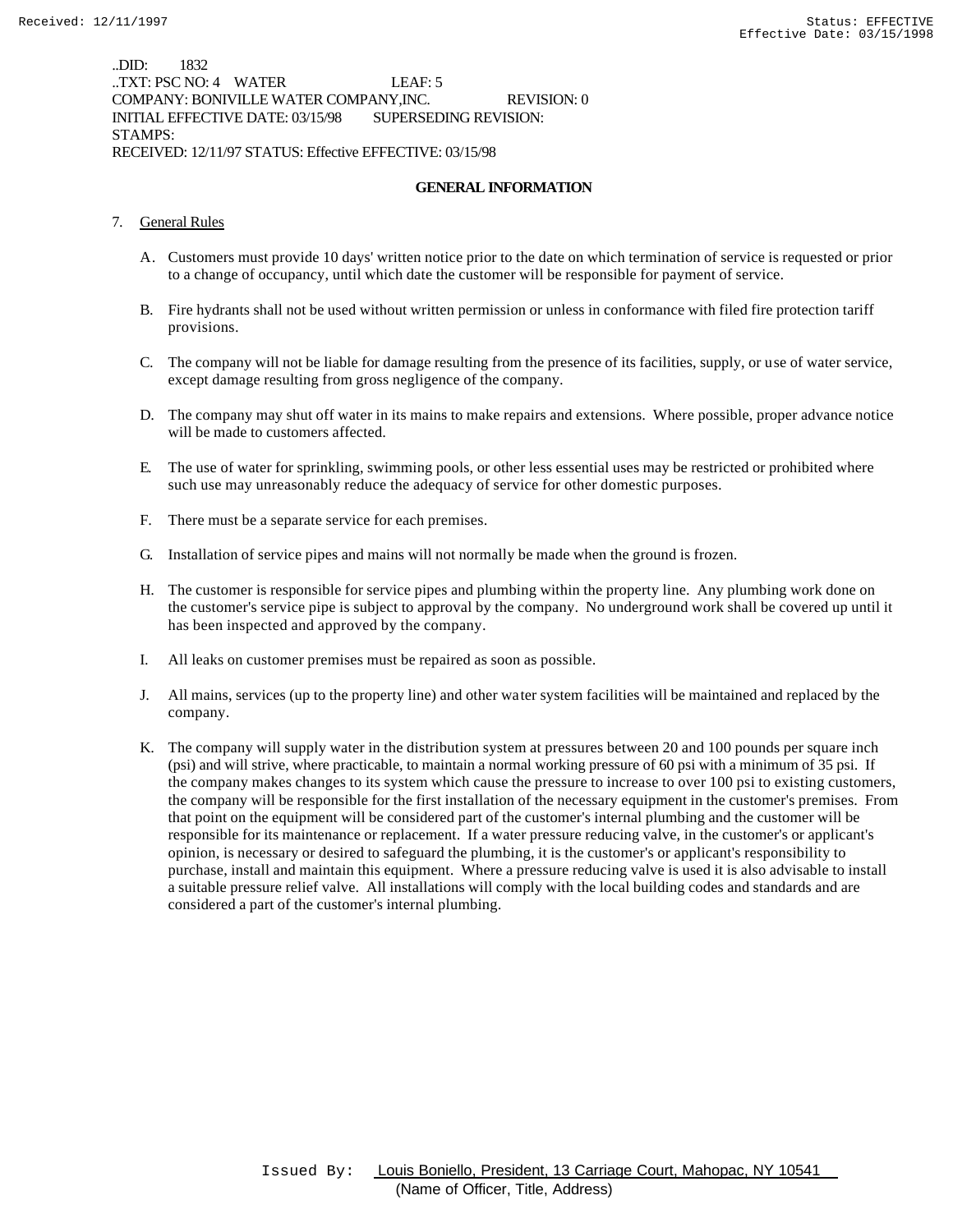..DID: 1833 ..TXT: PSC NO: 4 WATER LEAF: 6 COMPANY: BONIVILLE WATER COMPANY,INC. REVISION: 0 INITIAL EFFECTIVE DATE: 03/15/98 SUPERSEDING REVISION: STAMPS: RECEIVED: 12/11/97 STATUS: Effective EFFECTIVE: 03/15/98

### **GENERAL INFORMATION**

- L. Where an applicant is seeking service at an elevation or gradient which could not otherwise be adequately serviced by existing plant, the company will require that the applicant bear the additional cost of providing such extraordinary service, or in the alternative, require the applicant to purchase, install and maintain the necessary special equipment, such as a hydro-pneumatic system, needed to serve the premises. The installation of a hydro-pneumatic system as part of the customer's internal plumbing may be subject to approval of the Health Department and should comply with local building codes and standards.
- M. Cross connections to water sources other than the company's or with other facilities are strictly prohibited. Customers will, at their expense, install and maintain such backflow prevention devices as may be required by the company in accordance with good water works practice or applicable laws or regulations.
- N. Customers must permit company representatives to enter their premises on request for purposes relating to the operation and maintenance of the company's system, including inspection of the customer's and the company's facilities, installation, reading, testing, replacement and removal of meters, and terminating and restoring service.
- O. No person shall maliciously, willfully or negligently break, damage, destroy, uncover, deface, block access to or tamper with any pipe, valve, meter, structure, appurtenance or equipment which is a part of the water works system.
- 8. Metered Service (if applicable and provided for in Service Class No. 1)
	- A. A meter of a type approved by the Commission is required for each premises.
	- B. The company will furnish, install, and maintain the meter. Unless the meter register is set at zero, the company shall attach a tag stamped with the date and meter dial reading at the time of installation.
	- C. The customer will provide a location for the meter acceptable to the company and will be responsible for the cost of repairing damage resulting from human interference, frost, backflow of hot water, or other such causes.
	- D. Where the company agrees it is necessary to set a meter outside the building, it shall be installed at the expense of the customer in a pit acceptable to the company which is both water-tight and frostproof. The cover of the pit shall be fastened with a convenient locking devise. Where the distance from the property line to the front wall of the building is greater than 75 feet, the company may require that the meter be set in a pit at or near the property line. If the pit is to be installed on property not owned or controlled by the customer, written consent of the owner of the property shall be obtained prior to the installation.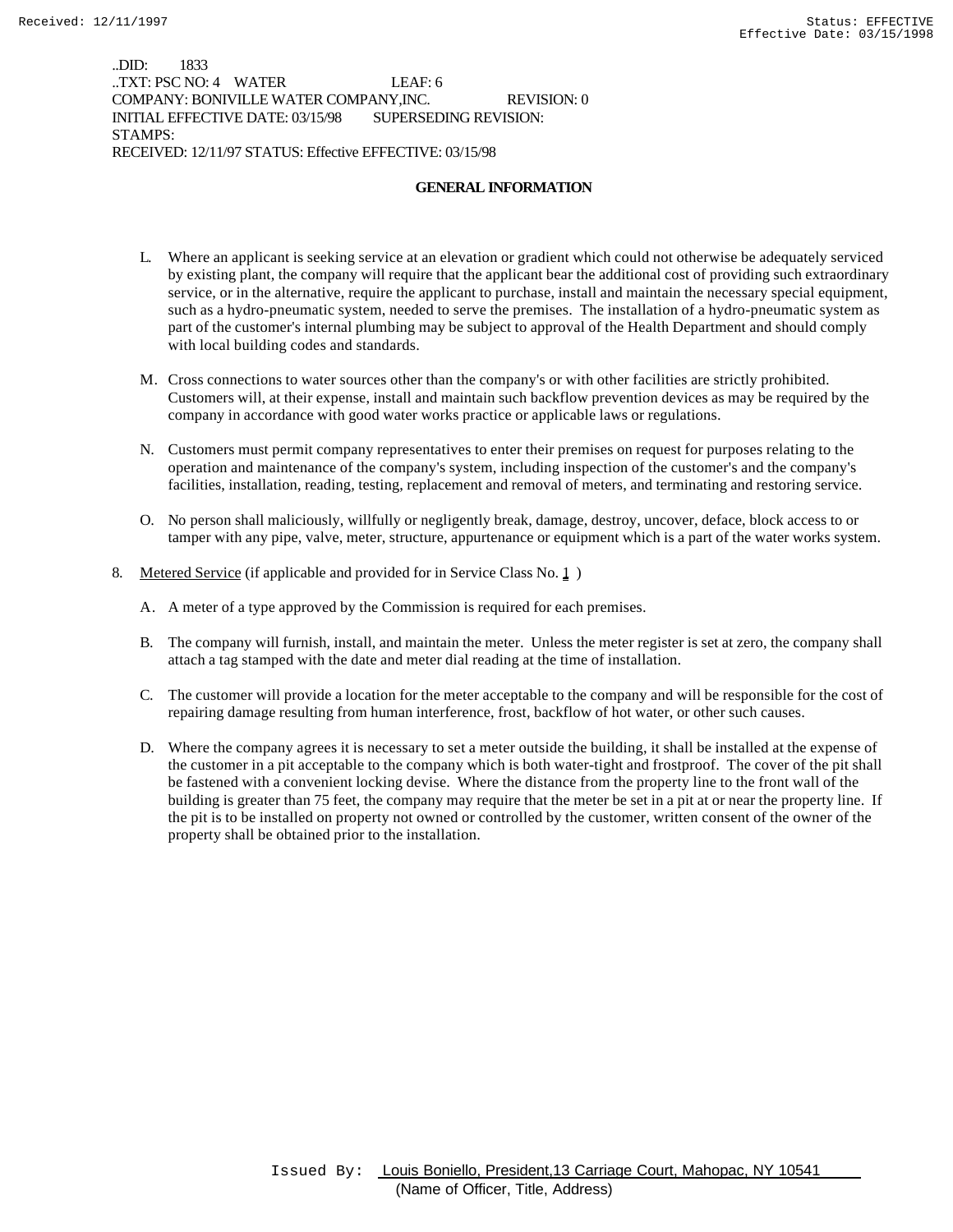..DID: 1835 ..TXT: PSC NO: 4 WATER LEAF: 7 COMPANY: BONIVILLE WATER COMPANY,INC. REVISION: 0 INITIAL EFFECTIVE DATE: 03/15/98 SUPERSEDING REVISION: STAMPS: RECEIVED: 12/11/97 STATUS: Effective EFFECTIVE: 03/15/98

## **GENERAL INFORMATION**

- E. The company reserves the right to remove, test, and replace the meter.
- F. The company shall afford the customer an opportunity to verify the final reading of any water meter removed from the premises and obtain the customer's signature on a meter removal card which shows the date removed and the reading.
- G. Meters will be tested in conformance with rules of the Public Service Commission. In the case of a disputed account involving the accuracy of the meter, the company will have the meter tested upon the request of the customer. Should the customer request to have a second meter test within 1 year, the customer will be responsible for the actual cost incurred to have the meter tested including the cost to remove the meter, payable in advance to the company. This fee will be refunded if the meter's final weighted average is found to register in excess of 100 percent. Adjustments in bills for over-registration of the meter will be made in accordance with the current rules of the Public Service Commission.
- H. Bills will show meter readings and the dates read.
- I. Bills will be reasonably estimated where a meter has been inaccessible and will be so indicated on the bill.
- J. Where a meter has ceased to register or its percentage of accuracy cannot be determined, an estimated bill for the current period may be rendered. For all other periods the bill shall be the minimum applicable rate.
- 9. Unmetered Service (if applicable and provided for in Service Class No. )

All applicable provisions of this tariff shall apply.

10. Extension of Mains

Mains will be extended in conformance with Commission Rules and Regulations found in 16 NYCRR, Part 501.

11. Discontinuance of Service - Non-Payment

 Service may be discontinued, under the following provisions, for non-payment of any amount due for water supplied, for failure to make any payment due under a deferred payment agreement or for meter maintenance, for failure to post a required deposit or for failure to pay any fee or charge accruing under the contract or tariff.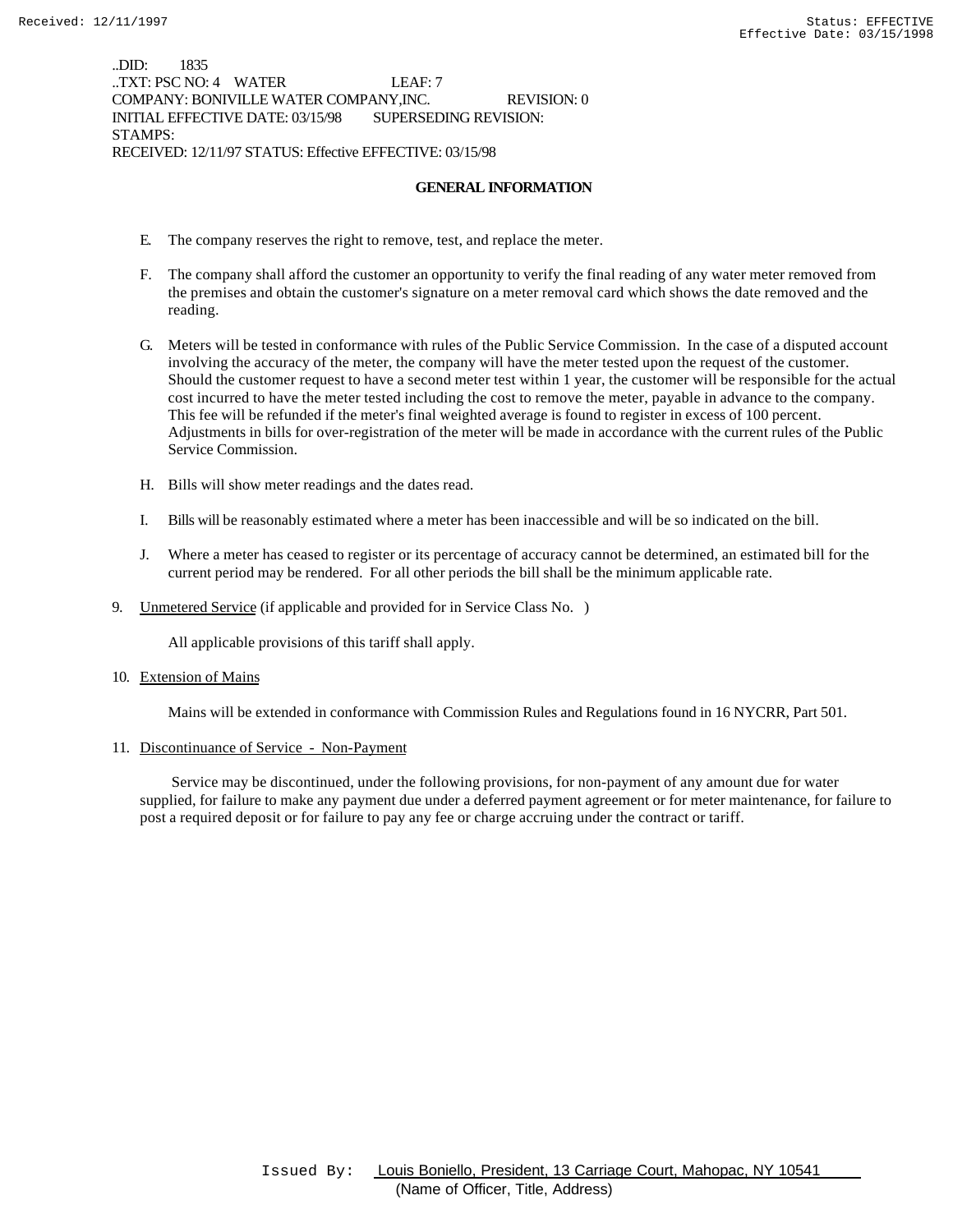..DID: 1837 ..TXT: PSC NO: 4 WATER LEAF: 8 COMPANY: BONIVILLE WATER COMPANY,INC. REVISION: 0 INITIAL EFFECTIVE DATE: 03/15/98 SUPERSEDING REVISION: STAMPS: RECEIVED: 12/11/97 STATUS: Effective EFFECTIVE: 03/15/98

## **GENERAL INFORMATION**

- A. A bill not paid within 23 days of mailing is considered delinquent, and the company may discontinue service after complying with 16 NYCRR, Part 533 which requires: (1) 15 days written notice if served personally, or (2) 15 days after a registered letter containing such notice has been signed or refused, or (3) 18 days after mailing written notice in a post-paid wrapper. Service will not be re-established until payment of all proper arrears, charges and deposits is made or a deferred payment agreement is entered into. Receipt of a subsequently dishonored negotiable instrument in response to a notice of discontinuance shall not constitute payment of the customer's account and the company shall not be required to issue additional notice prior to discontinuance. There will be a charge for processing all returned checks equal to the bank charge plus a handling fee of \$5.00 (not to exceed the maximum allowed by section 5-328 of General Obligations Law).
- B. The company will not discontinue service to residential premises for non-payment of bills on a Friday, Saturday, Sunday, public holiday (as defined in General Construction Law), or on a day on which the utility's main office is closed. Discontinuance can only take place from Monday to Thursday between the hours of 8 a.m. and 4 p.m.
- C. The company will not discontinue service for non-payment of bills to any person or entity receiving public assistance if the payment for such service is to be paid directly by the Department of Social Services or by the local Social Services representatives.

## 12. Discontinuance of Service - Other

- A. Service rendered under any application, contract or agreement may be discontinued by the company after reasonable notice for any of the following reasons:
	- (1) For willful or indifferent waste of water due to any cause or for non-authorized use of water.
	- (2) For failure to protect from damage the meter and connection, or for failure to protect and maintain the service pipe or fixtures on the property of the customer in a condition satisfactory to the company.
	- (3) For tampering with any meter, connections, service pipe, curb cock, seal or any other appliance of the company controlling or regulating the customers's water supply.
	- (4) For failure to provide the company's employees reasonable access to the premises supplied, or for obstructing the way of ingress to the meter or any other appliances controlling or regulating the customer's water supply.
	- (5) In case of vacancy of the premises.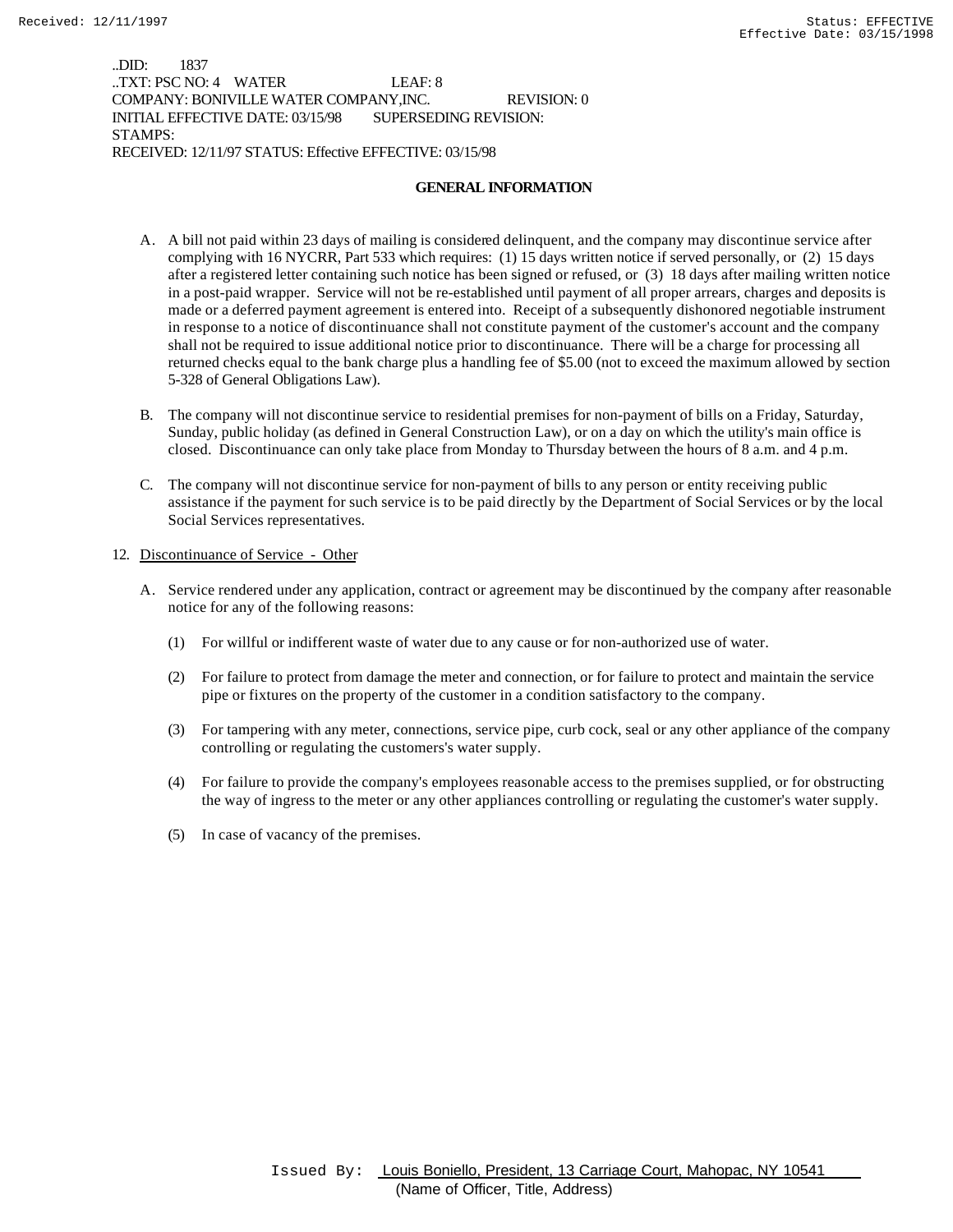..DID: 1838 ..TXT: PSC NO: 4 WATER LEAF: 9 COMPANY: BONIVILLE WATER COMPANY,INC. REVISION: 0 INITIAL EFFECTIVE DATE: 03/15/98 SUPERSEDING REVISION: STAMPS: RECEIVED: 12/11/97 STATUS: Effective EFFECTIVE: 03/15/98

## **GENERAL INFORMATION**

- (6) For cross connections.
- (7) For submetering or reselling water.
- (8) For non-compliance with restrictions on less essential water use.
- (9) For violation of any rule or regulation of the company as filed with the Public Service Commission, provided such violation affects the reliability or integrity of the water system.
- B. Written notice of discontinuance of service shall contain the information required by 16 NYCRR S.14.4 (b) and will be given except in those instances where a public health hazard exists.
- C. The company may, at any time, temporarily discontinue water service in case of accident, or for the purpose of making connections, alterations, repairs, charges, etc.
- D. Except as stated in the preceding paragraph, or in the case of a violation that threatens the integrity of the water system, the company shall not discontinue service to any customer on a Friday, Saturday, Sunday, Public Holiday or on a day when the company is not open for business. Public Holiday shall refer to those holidays defined in the General Construction Law.

## 13. Discontinuance of Residential Service - Special Procedures

 The company must delay termination of service or, if service has already been terminated, must restore service for 30 days in the event that the occupants of the premises are blind, disabled, 62 years of age or older or 18 years of age or under, if a medical emergency exists, or where during the cold weather period (November 1 to April 15) the termination would affect the heating of the premises, if such termination or failure to restore service might cause the occupant to suffer serious impairment to health. The company may require appropriate documentation that such a condition exists before delaying the termination or restoring the service. In addition, the company may require that the customer make appropriate arrangements to pay any arrears on the account.

## 14. Deferred Payment Agreements

 In addition to the above circumstances, the company will consider granting customers reasonable payment terms in cases where a customer is threatened with termination of service, or where the company has issued a backbill to a customer. Any such agreement may require the customer to make a reasonable down payment, and to pay current bills when issued.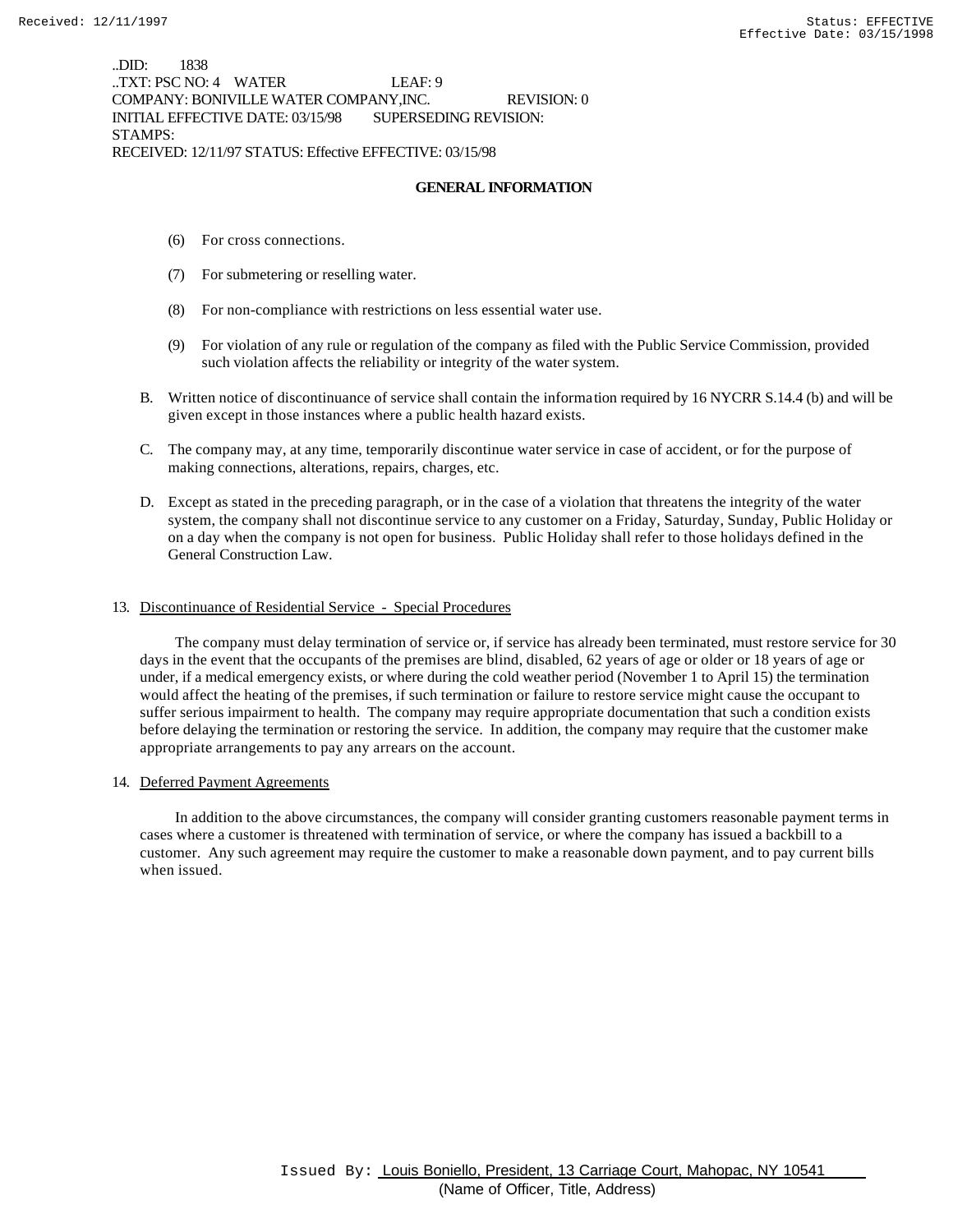## **PSC NO: 4 - WATER LEAF: 10 COMPANY: BONIVILLE WATER COMPANY, INC. REVISION: 3 INITIAL EFFECTIVE DATE: January 1, 2010 SUPERSEDING REVISION: 2**

# **GENERAL INFORMATION**

# 15. Complaint Handling Procedures

- A. The company will promptly investigate and evaluate all complaints received from customers regarding bills for service rendered or required deposits. The results of the company's findings will be reported to the customer. During the period of investigation and evaluation, service will not be discontinued, nor shall a new notice of termination be issued, provided, however, that the customer will be required to pay the undisputed portion of any balance due, which may include bills for current usage.
- B. After the completion of such an investigation, if the company determines that the disputed service has been rendered, or that the disputed charge or deposit is proper in whole or in part, the company may require that the full bill or deposit be paid. Appropriate notices of the determination shall be given to the customer, and where notice of discontinuance of service was previously sent, or is served with the determination, such notice shall include a statement advising the customer of the availability of the Commission's complaint handling procedures, including the address and telephone number of the Department's Consumer Services Division. Where prior notice of discontinuance was sent, company procedure provides for discontinuance of service if customer fails to pay the proper amount due and owing within 5 days after notice of the company determination was served personally on the customer or at least 8 days after mailing of the notice. Under no circumstances will discontinuance of service occur if so precluded by the Commission.
- C. In situations where the complaint procedures of the Commission have been invoked and it is determined that the disputed service has been rendered or that the disputed charge or deposit is proper and prior notice of discontinuance was sent, a customer's service will not be discontinued for failure to pay the amount found due and owing until at least 5 days after notice of the Commission's determination, where personal service is made, or at least 8 days after mailing of such a notice.

# 16. Restoration of Service

A charge will be made to restore service after discontinuance at the customer's request, for nonpayment or for violation of these rules.

This charge will be \$170.00 during normal business hours (8:00 a.m. to 4:00 p.m., Monday through Friday), \$212.50 outside of normal business hours Monday through Friday and \$260.00 on weekends or public holidays. The holidays for which the \$260.00 charge will apply are as follows:

New Year's Day Labor Day Dr. Martin Luther King, Jr. Day Columbus Day Lincoln's Birthday Veteran's Day Washington's Birthday Thanksgiving Day Memorial Day Christmas Day Independence Day

Issued By: Andrew Sferra, President, PO Box 424, Pleasantville, NY 10570 (Name of Officer, Title, Address)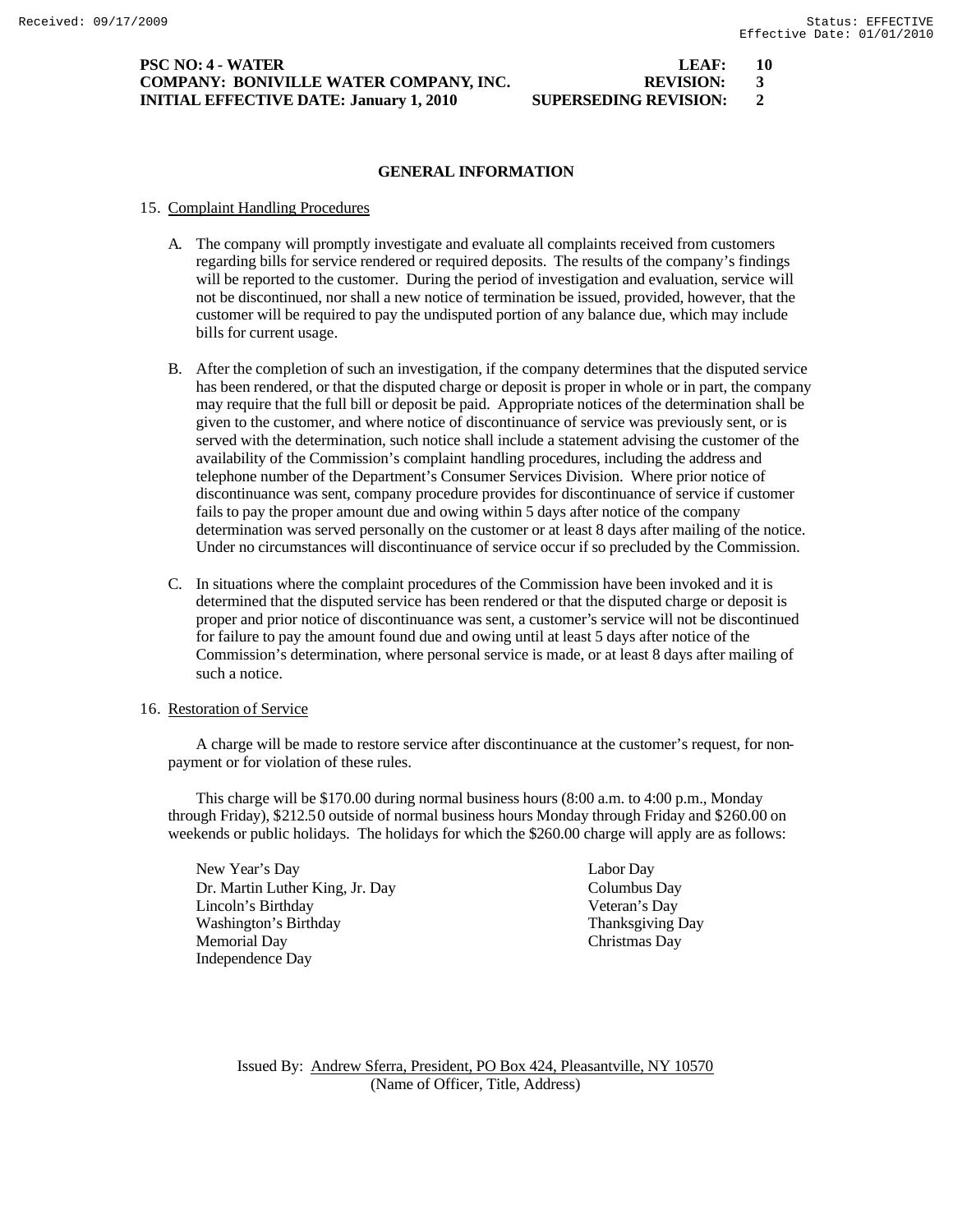# ..DID: 1840 ..TXT: PSC NO: 4 WATER LEAF: 11 COMPANY: BONIVILLE WATER COMPANY,INC. REVISION: 0 INITIAL EFFECTIVE DATE: 03/15/98 SUPERSEDING REVISION: STAMPS: RECEIVED: 12/11/97 STATUS: Effective EFFECTIVE: 03/15/98

# **GENERAL INFORMATION**

In a case where service is being restored after discontinuance for non-payment, the company may require full payment of all arrears as well as the restoration of service charge. If the company and the customer have entered into some form of payment agreement, the agreed upon down payment may be required before service will be restored.

If it becomes necessary to disconnect service at the main because of willful acts of a customer, the service restoration charge will include the actual costs incurred by the company to disconnect and reconnect the service.

# 17. Interest on Customer Overpayments

The company will provide interest on a customer overpayment as follows:

- A. A customer overpayment is defined as payment by the customer to the company in excess of the correct charge for water service supplied to the customer which was caused by erroneous billing by the utility.
- B. The rate of interest on such amounts shall be the greater of the unadjusted customer deposit rate or the applicable late payment rate, if any, for the service classification under which the customer was billed. Interest shall be paid from the date when the customer overpayment was made, adjusted for any changes in the deposit rate or late payment rate, and compounded monthly, until the date when the overpayment was refunded.
- C. The company will not pay interest on customer overpayments that are refunded within 30 days after such overpayment is received by the company.

# 18. Regulation

 All matters, rules and other situations concerning the rendering of water service which are not specifically covered herein or in a provision of the New York State Codes, Rules and Regulations and which are subject to the jurisdiction of the Public Service Commission, and for which a customer and the company cannot agree as to an equitable and fair solution will be referred to said Commission to be resolved. Either the customer or the company may request that a rule or provision of this tariff be changed for a particular situation.